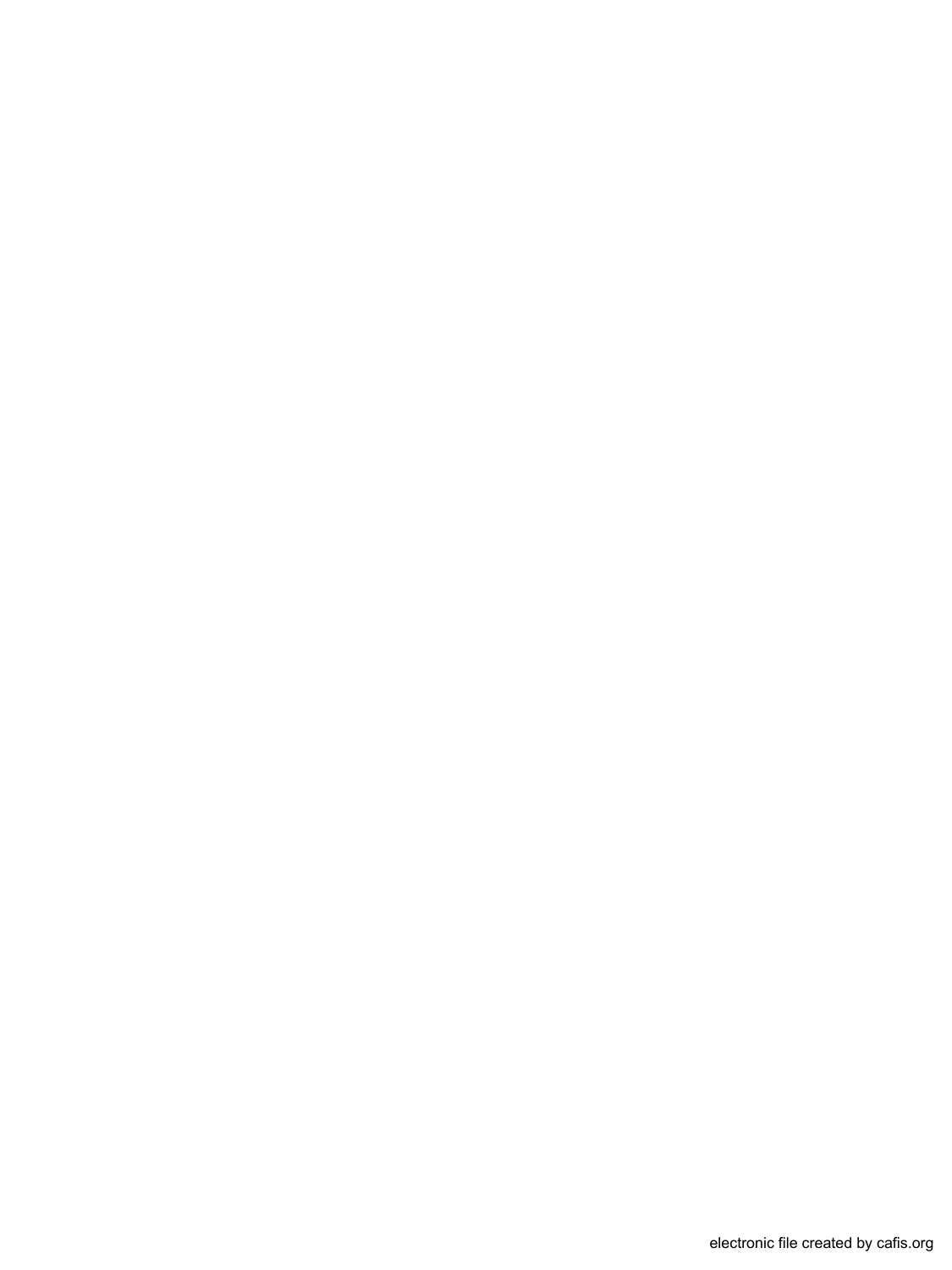Board of Domestic Missions Reformed Church in America

 $\sim 10^{-1}$ 

 $\overline{\phantom{a}}$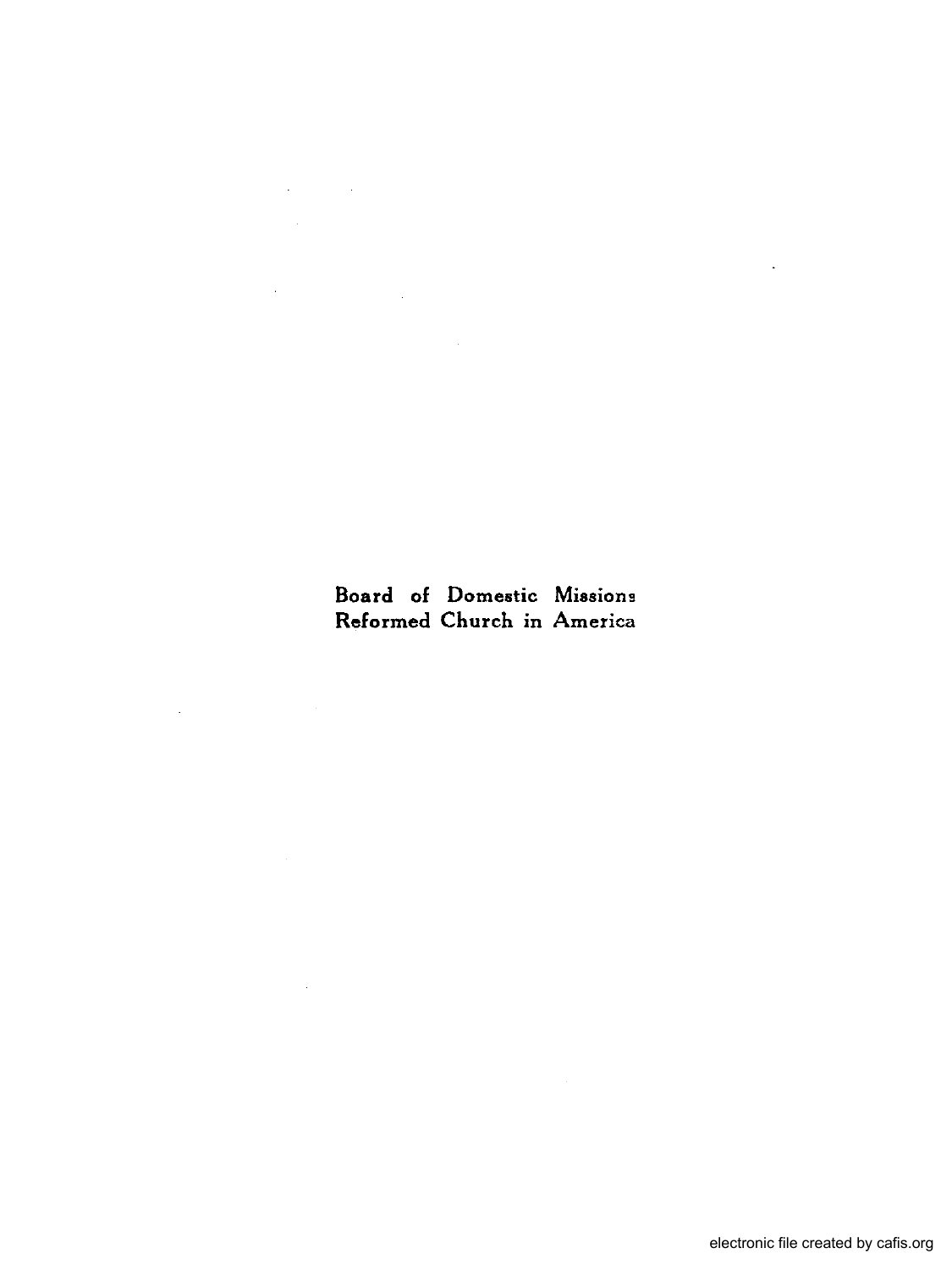

# **The Ship that Sailed and The Keel that Never Kissed the Sea**



**HE** story of Domestic Missions has its romance no less than that of Foreign Missions. **I** Much of it, however, is hidden in musty files of correspondence or in family

annals, rescued from some attic in an old manse.  $\P$  "This year," writes Dr. James S. Kittell, "our Board celebrates its centennial. We would appreciate very greatly an article regarding Domestic Missions."  $\mathbb I$  As the Arabs say, to hear is to obey, and although my memory does not go back to the earliest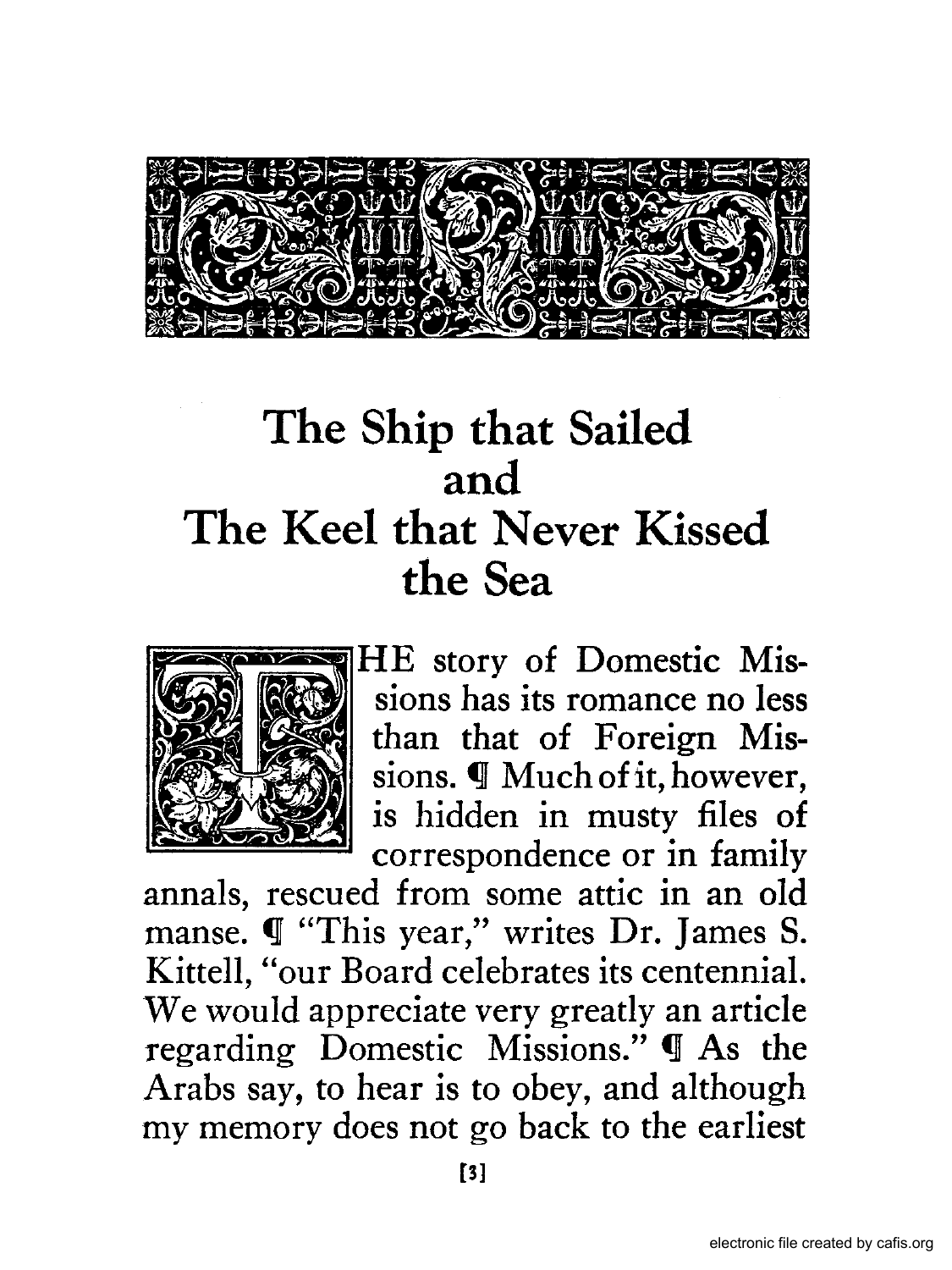chapters of a great centenary record, I would paint a picture and draw a lesson from events of prophetic significance in the middle years of the past century, as I find them recorded in the memoirs of my sainted father Adrian Zwemer.

It is not a landscape, but a seascape, and it is still true that "they that go down to the sea in ships, that do business in great waters, see the works of the Lord and His wonders in the deep....  $\mathbb{I}$  They mount up to the heavens, they go down again to the depths, their soul melteth away because of trouble. **If** They reel to and fro and stagger like a drunken man and are at their wits end.  $\P$ Then they cry unto the Lord in their trouble

 $\dots$   $\P$  He maketh the storm a calm  $\dots$  . If He bringeth them into their desired haven!"  $\P$  "For His way is in the sea and His paths are in the deep waters, and his footsteps are not known."

These words of the Psalmist tell the story of the Pilgrim Fathers of the West, who crossed the Atlantic in 1847 and 1849, and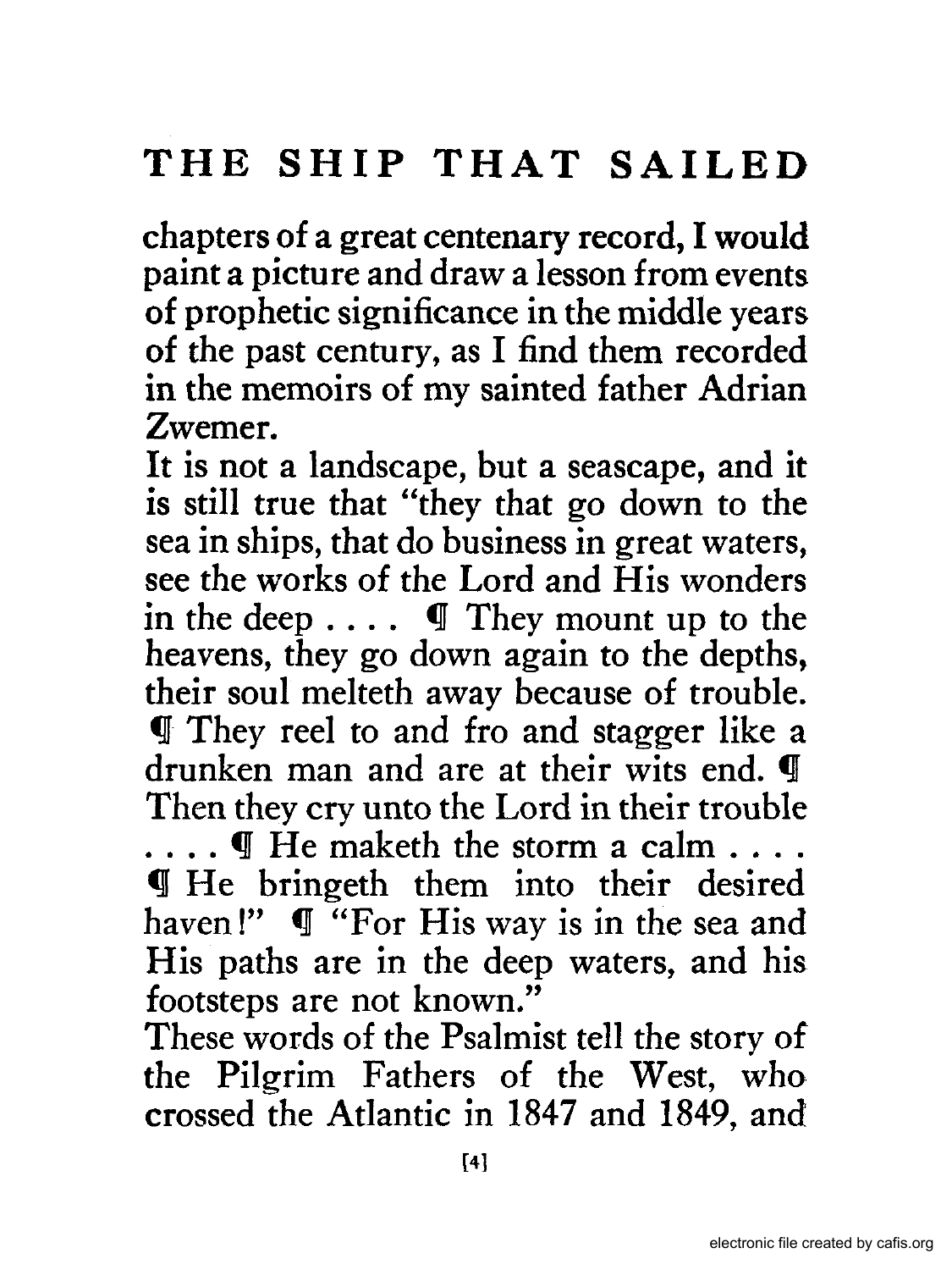laid the foundations of the Reformed Churches in Michigan, Wisconsin and Iowa. **I** The sailing ship on which my father and mother crossed was called "The Leyla" and from its name one might conclude she had been on East Indian cruises before leaving Rotterdam for New York. Dr. van Raalte and his company had sailed in 1847 and were already settled in Michigan. **I** Those who came in 1849 and later followed in their footsteps and the cause of their emigration was the same, namely, a desire for political and religious liberty, together with the hope for material advancement in a new environment.  $\mathbb I$  At present we can scarcely realize the hardships of the early immigrants on the long voyage, and

the price they paid as exiles from home to our shores.  $\mathbb{I}$  "On the fifth of July, 1849," so I read in my father's diary, "everything was ready and we went on board.  $\P$  Everything included our personal baggage in boxes and bundles and also enough food and clothing for sixty days, if need be.  $\P$  A com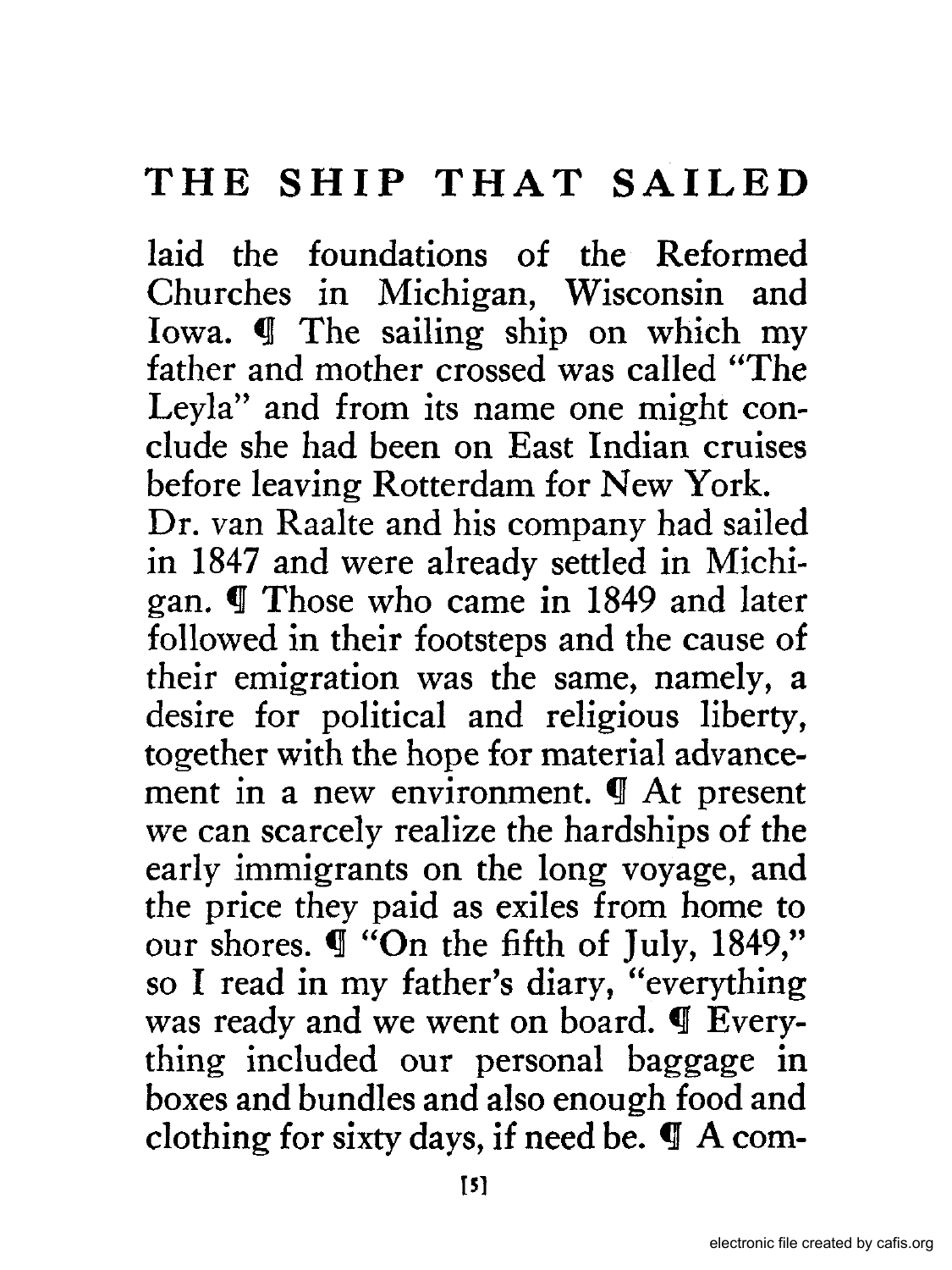mittee had been appointed and their restrictions regarding food supply were strictly followed.  $\P$  A sort of cabin and kitchen had been arranged on the poop deck where the immigrants cooked their food and every day they received an allowance of fire-wood; water was handed out to each passenger by measure. **I** By patiently waiting and standing in line, everybody received his share, and the work in the kitchen went forward, but the water supply was very meager, and everyone carefully husbanded his store. **If** There were one hundred twenty-eight Hollanders in our party, all from the Island of Zeeland, and fifty Germans." If Trouble began early when they discovered a thief among their company, who had been robbing his fellow passengers until *he* was discovered and placed in confinement for the rest of the voyage.  $\P$  After four weeks of calm weather a storm broke loose which lasted for many days.  $\P$  Waves dashed over the ship, and carried away the open hearth scattering fire-brands which caused an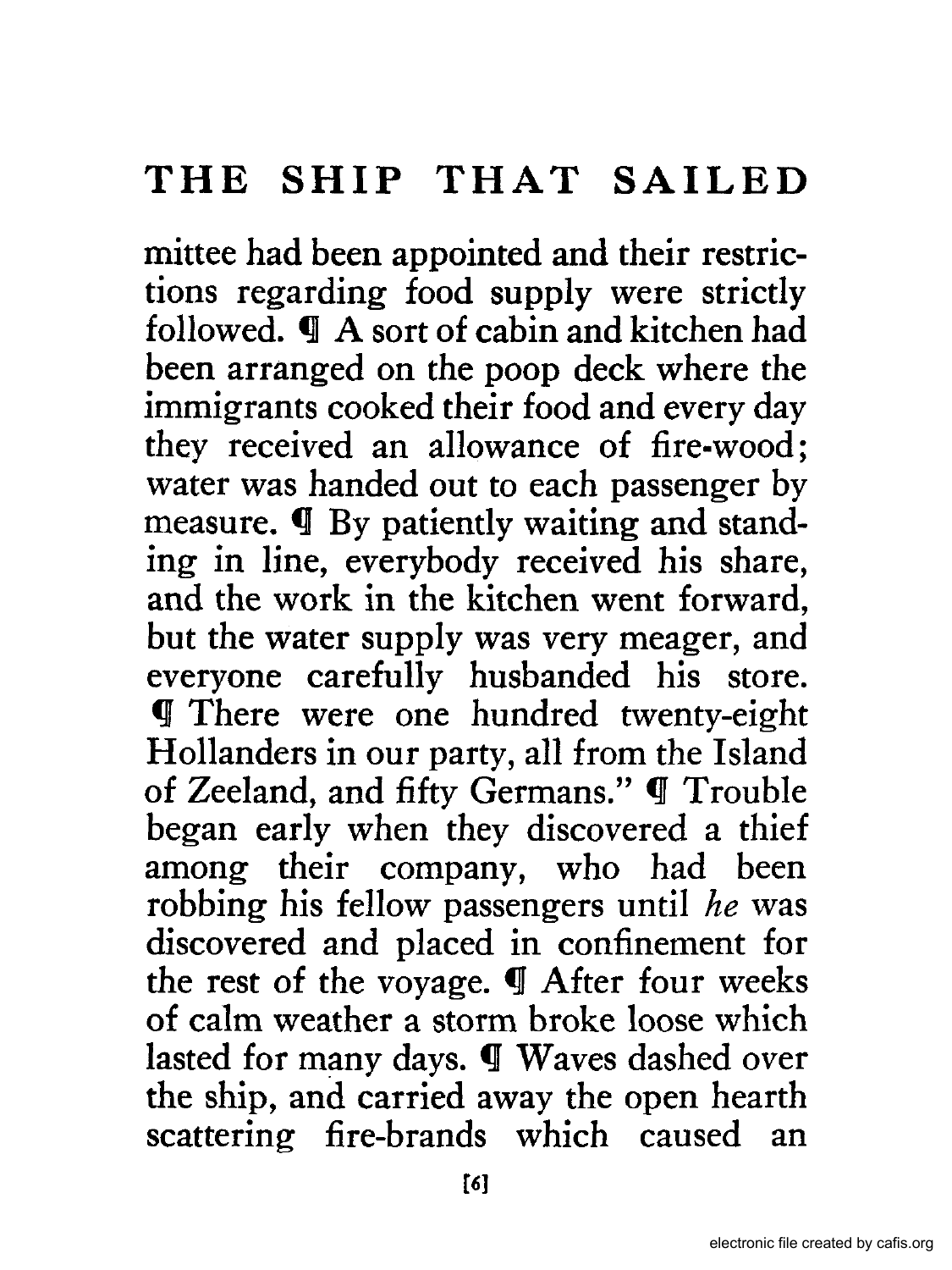alarm of fire.  $\P$  "The ship continued to toss from side to side on the waves. Although we were below deck, the water leaked in profusely. I There was no danger, but it was disagreable. **When night came we** were forbidden to light the four or five lanterns which were under the poop-decks. This was to prevent the danger of fire. **If** Most of the immigrants spent the night in prayer. **I** When morning came we had only the light through one of the portholes near the gangway.  $\mathbb I$  So much water leaked in through the portholes that on the lea side of the ship in the hold, the water stood as high as the lower bunks.  $\P$  Some said the ship was sinking." Storm at sea, however, was not the only hardship.  $\P'$  "It was easy for us to put a guard against thieves, but not against death. **I** Seven little children of the Dutch emigrants of the voyagers died during the voyage and were buried at sea. **If** Sickness, death and burial of dear children are always some of the bitterest domestic trials, but burial at sea means increase of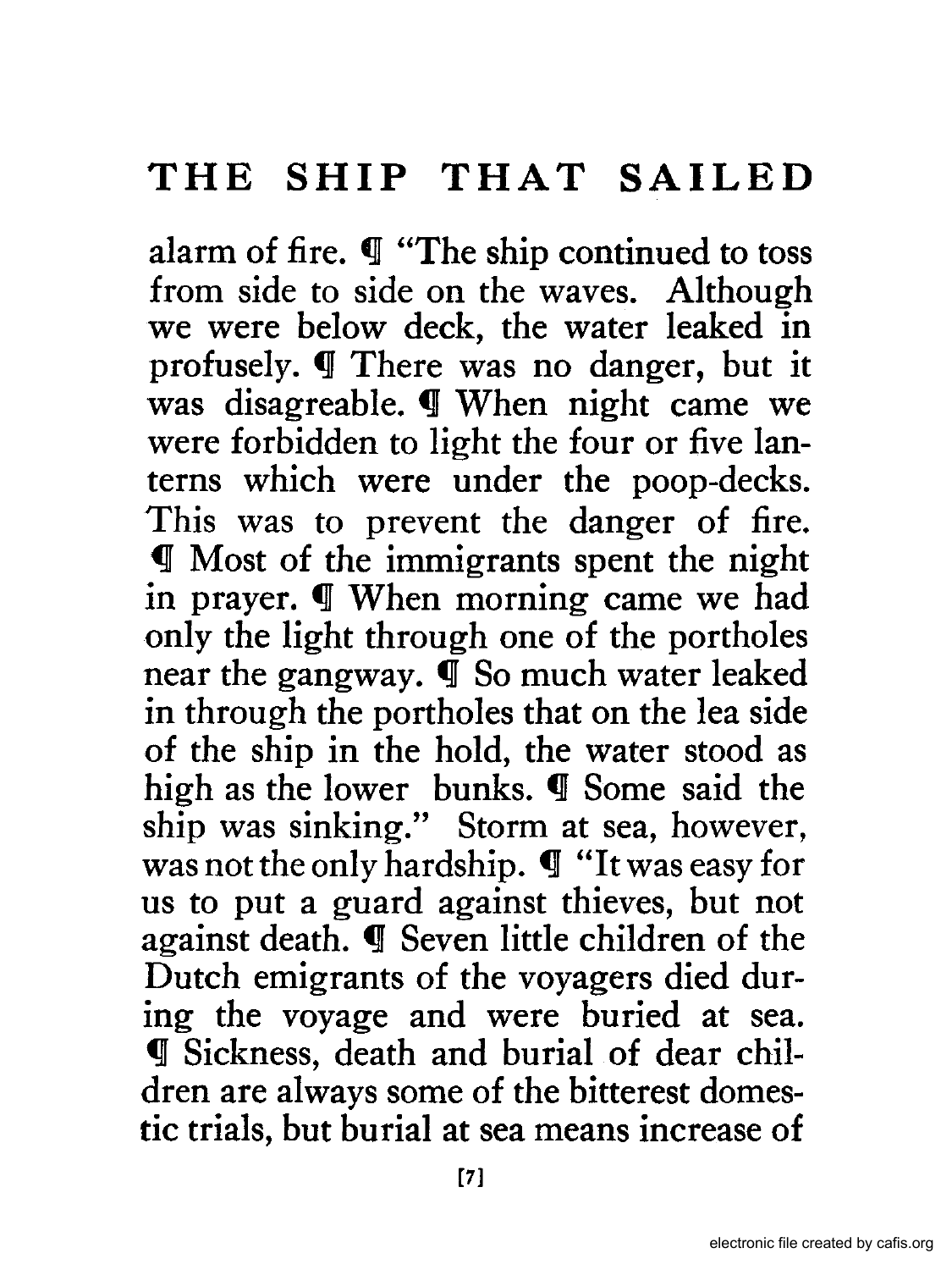sorrow, and the cry of the mothers when their treasures were consigned to the deep was sometimes too pitiful for our ears. **If** Most of the children were between one and three years of age, but one was seven. **If** The funeral was conducted in silence and the usual work on board the ship ceased. **If** The body properly weighted, lay on a broad plank which rested on the bulwarks of the ship, and was held in balance by one of the sails.  $\mathbb I$  After a short service the plank was lifted and the body slipped into the sea. **If** Besides those already mentioned of our company there was Elder Lankester, and a school teacher named Huyssoon who were married shortly before we set out from Rotterdam.  $\P$  Most of the emigrants were from the Province of ,Zeeland and represented the families of Kotvis, De Pree, Moerdyk, Kolyn and others."  $\P$  Concerning this company the Rev. J. Van der Meulen wrote some years later in "De Hope"—"No other ship of emigrants sailed which had so many future ministers of the Gospel as this ship, the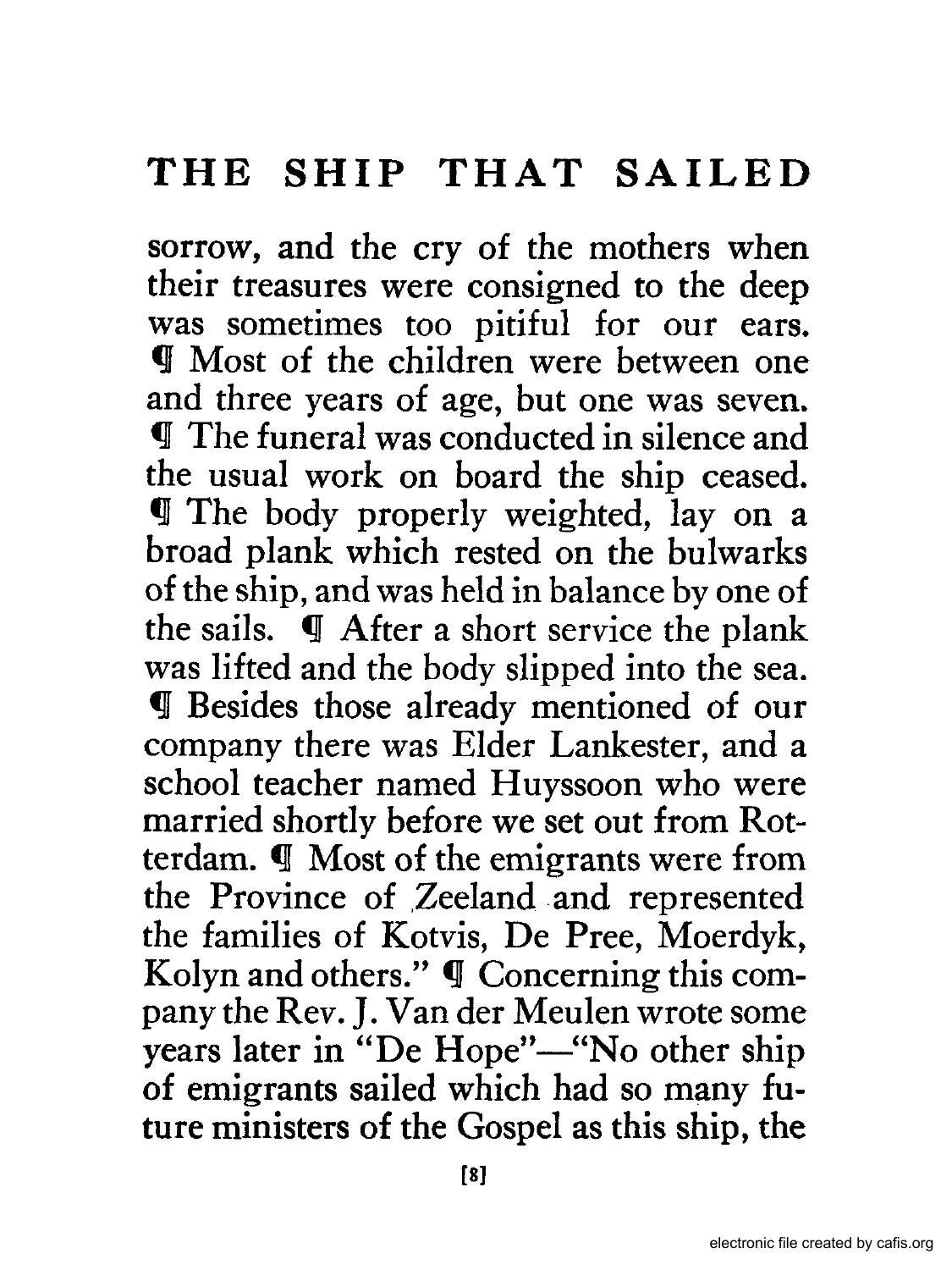Leyla."  $\P$  One of them was already in the ministry and seven of those who crossed over, served the Gospel later on.  $\P$  On the thirty-seventh day of the long voyage, toward evening a sailor cried from the top mast, "land, land."

In this one ship carrying a small company of Dutch emigrants were represented the future ministry at home and abroad of four members of the De Pree family; four Moerdyks; Reverend Kolyn and eight Zwemers, who served at home and abroad, the descendents of these early pioneers. If The total number of years of service of those mentioned is five hundred and forty.  $\P$  They labored in every part of the Middle West where our denominational heritage was cast, the fathers, the children and the grand-children all descendents of that one little boatload of faith and bold adventure.  $\P$  What a debt Hope College, the Academy at Orange City and the various Boards and agencies of the Dutch Reformed Church owe to the unknown Captain of the Leyla!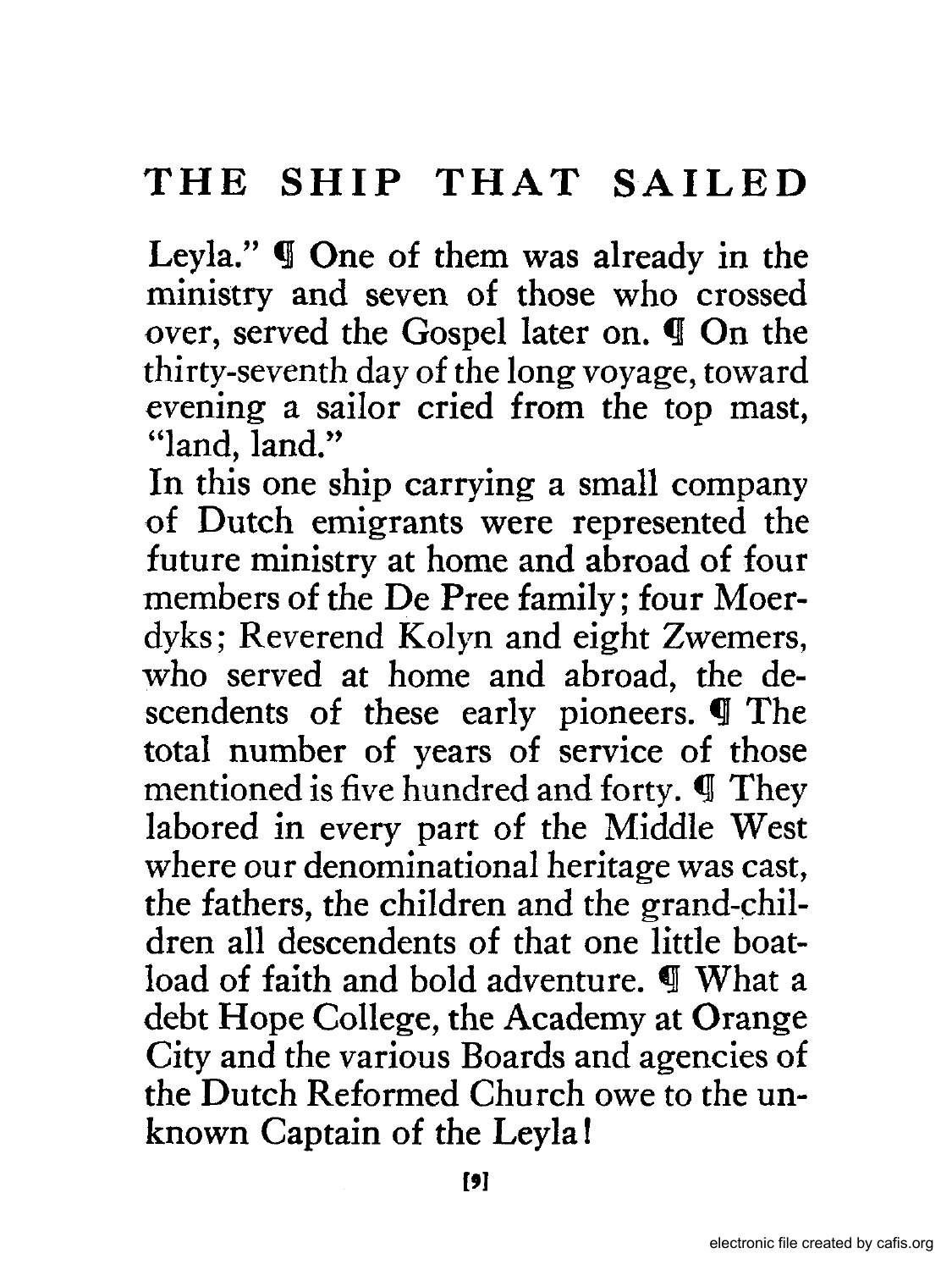When we recall those days of hardship and such faith of the fathers it surely is not trivial or irreverent to quote the writer to the Hebrews: "So to say, through Abraham, even Levi who receiveth tithes hath paid tithes; for he was yet in the loins of his father when Melchizedek met him."  $\blacksquare$  The hope of future years was in the hearts of the pioneers. All the churches founded by them and by their sons, without exception, received needed aid from the Board of Domestic Missions. The strong congregations of the Middle West were not always strong; they grew strong by degrees, because they were nurtured by the prayers and gifts of the older churches in New Jersey and New York. If All of the sons of the West, or nearly all of those trained for the ministry, at Hope College and New Brunswick, received aid from the Board of Education. And is this not a branch of the Home Mission work of the church? Today those churches and pastors are only repaying their debt when they offer liberally to Domestic Missions; for now, as in the days of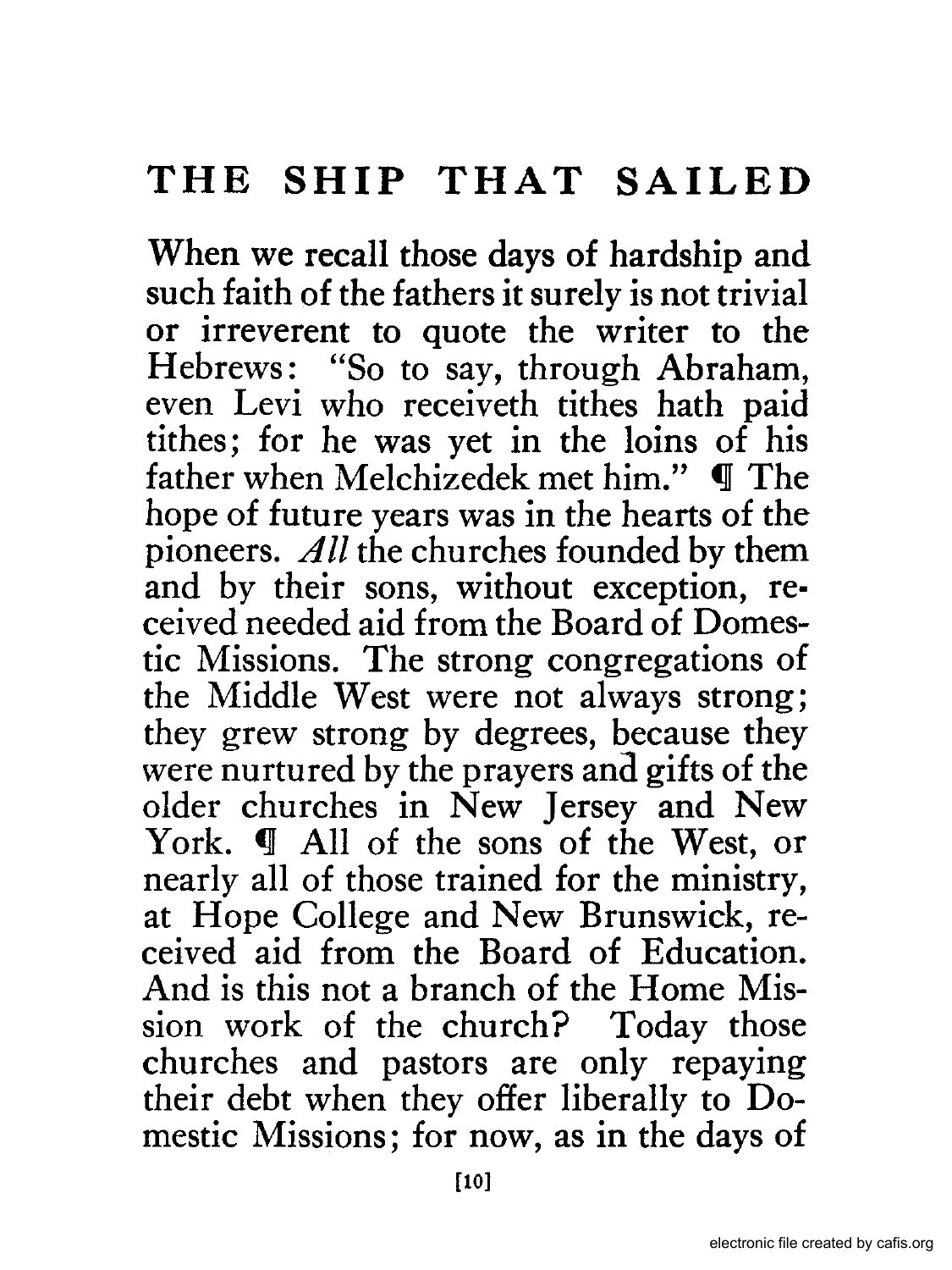old, "the strong should bear the infirmity of the weak, and not please themselves."  $\mathbf{\Psi}$  The Centennial Fund does not merely celebrate a date on the calendar, but the faith and hope and love of those who carried the enterprise forward - *Noblesse oblige*. Let us pay our debt to our predecessors by a Centennial offering of gratitude to Home Missions-which are the basis and the hope of the foreign missionary enterprise. It was so then.

For Van Raalte, Van der Meulen and the rest left a large legacy of high ideals and missionary vision to those who followed after.  $\P$  It is good to recall one particular episode of those early days, for it links together the winning of the West with the winning of the world for Christ.  $\P$  It is the story of a ship's keel that never kissed the sea, but was left to lie and rot where it had been hewn from the forest giants. Truth is stranger than fiction. If About the year 1850 the Dutch Colony on the shores of Black Lake purchased a sailboat which they named "The Knickerbocker."  $\mathbb I$  It carried supplies from.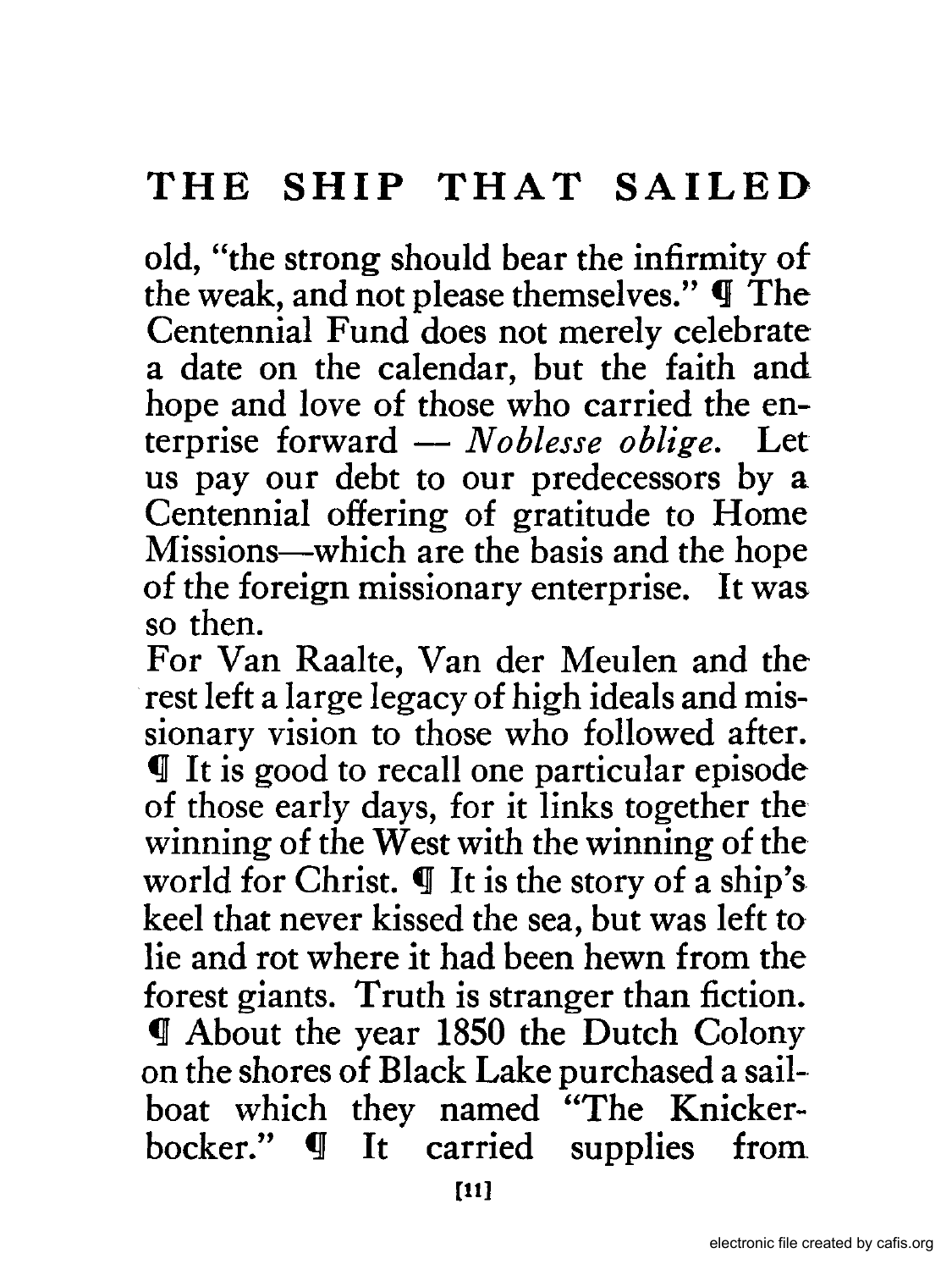Chicago to Holland, Michigan.  $\P$  They secured an appropriation from Congress for their harbor. I And then their missionary enthusiasm suggested the building of a ship to carry the Gospel beyond the seas!  $\P$  As early as 1851 they had resolved "to use fifteen per cent of Church money for Foreign Missions and fifty per cent for Home Missions," and this while they were also establishing a college for the training of preachers!

The London Missionary Society had its ~'Morning Star" carrying the good tidings in the South Seas, and the American Board also used this agency.  $\P$  The idea therefore of the immigrants, among whom were artisans and sailors to build a ship, was not unique.  $\P$  Their faith was.  $\P$  They planned the very route for the ship that was to carry missionaries and missionary supplies to all parts of the world.  $\P$  On June 24, 1864 the keel was laid with elaborate exercises as shown by the following program. We give it verbatim, except for the omission of the ode: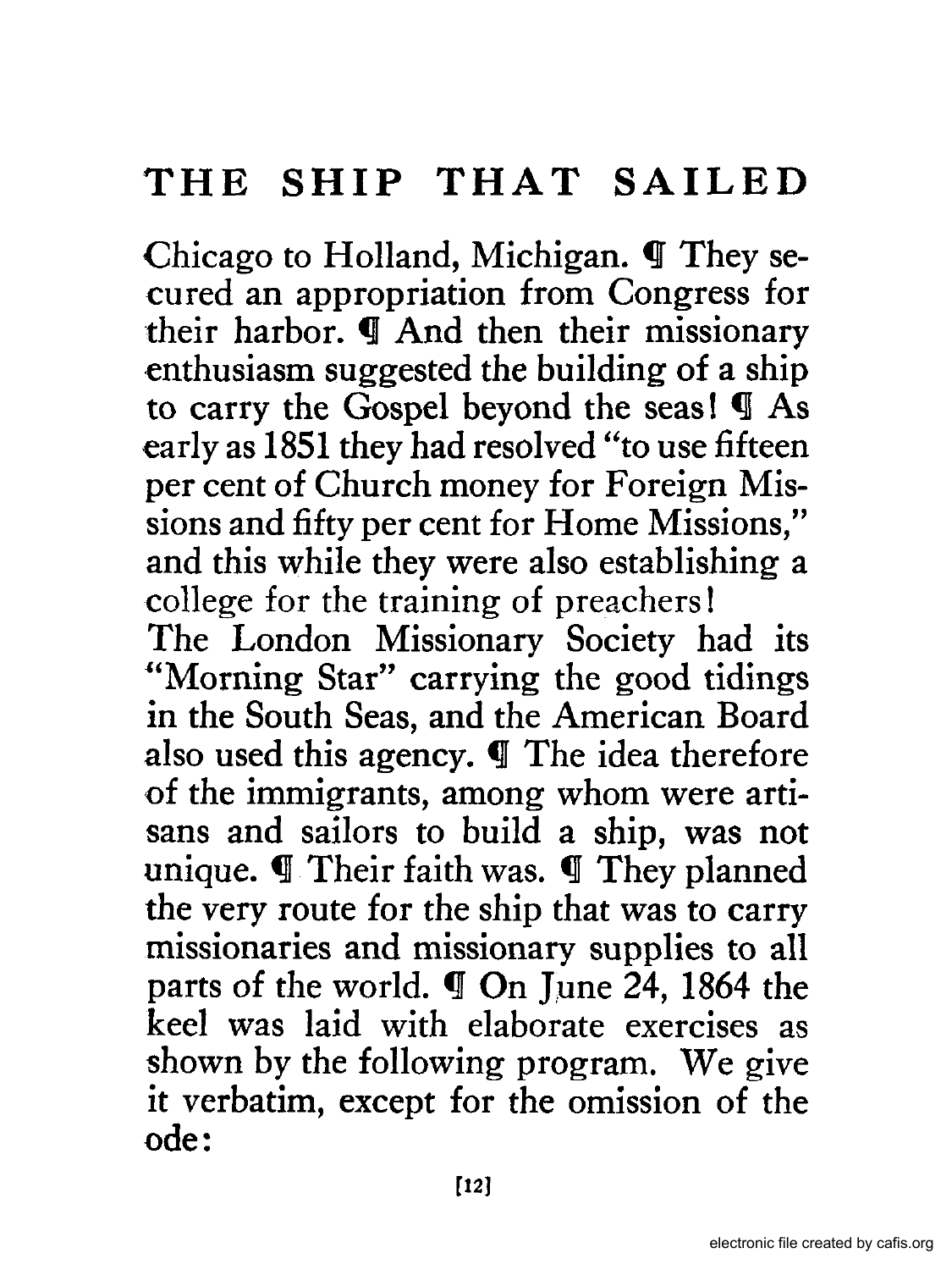"PUBLIC EXERCISES

*at the* 

Laying of the Keel

*of the* 

NEW MISSIONARY SHIP

at Holland, Black Lake, Michigan FRIDAY, JUNE 24, 1864

- I. Voorgebed-Rev. A. C. Van Raalte, D.D., President for the occasion.
- II. Psalmgezang, Ps. 72:3, 4.<br>III. Reading Scripture. (Isaiah
- Reading Scripture, (Isaiah  $60$ :) by Rev. T. Romeyn Beck.
- IV. Address by Rev. Philip Peltz, Cor. Sec. of the Board of Foreign Missions.
- V. Vertaling van Ds. Peltz's rede.<br>VI. Singing of a Missionary hymn
- Singing of a Missionary hymn, by the children under the leadership of Mr Cs. Doesburg.
- VII. Address by Rev. J. V. N. Talmage, Missionary at Amoy, China.
- VIII. Vertaling van Ds. Talmage's rede.<br>IX. General Singing "From Greenla
	- General  $Singing "From Greenland's$ Icy Mountains."
	- X. Gebed.--Ds. P. J. Oggel.<br>XI. Aanspraken door Ds. S. Be
	- Aanspraken door Ds. S. Bolks, Ds. Joh. Van der Meulen en anderen van de Klassis Wisconsin.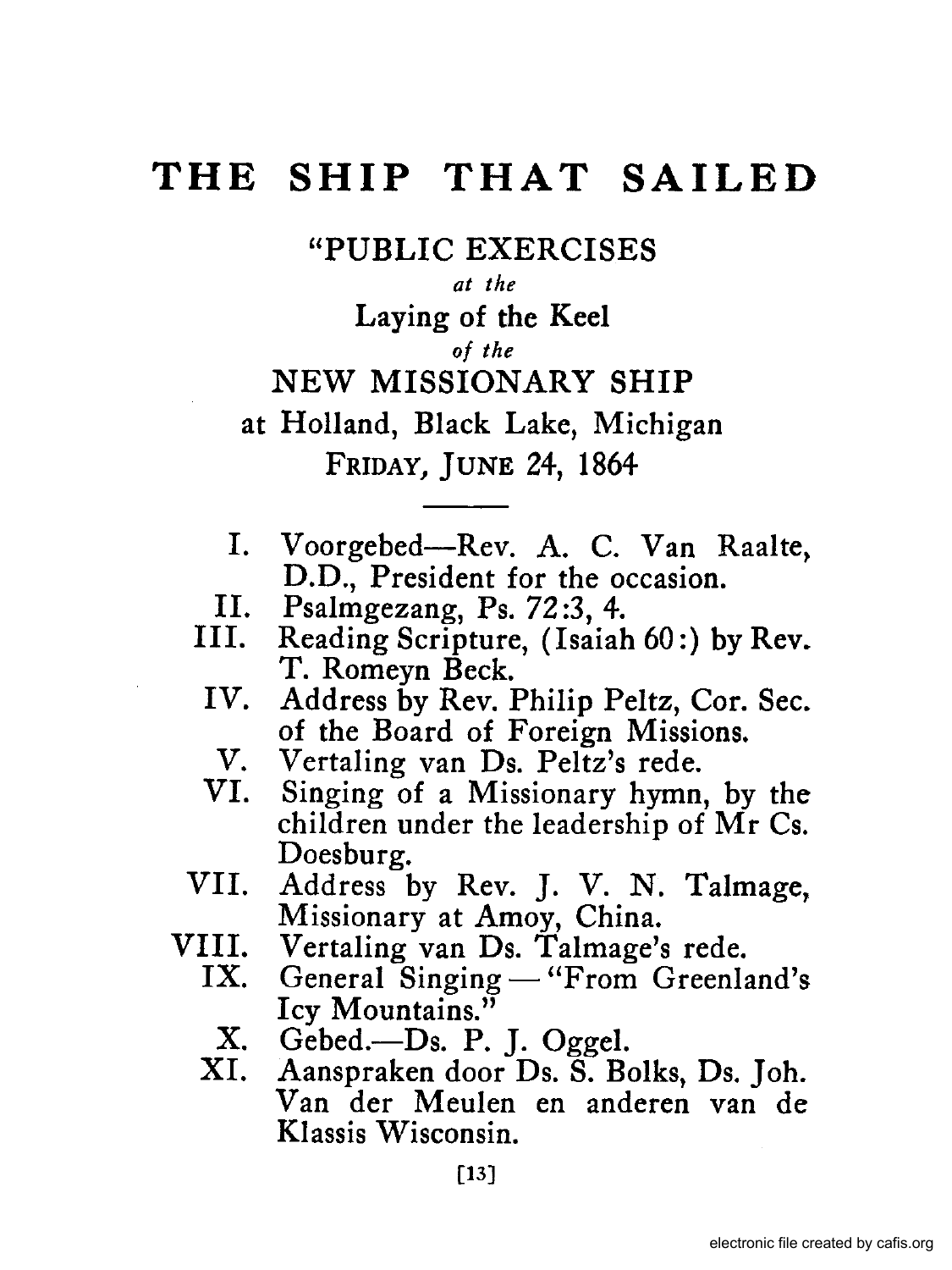- XII. Psalmgezang, Ps. 98:1, 2.<br>XIII. Aanspraken door Ds. C. V
- Aanspraken door Ds. C. Van Der Meulen, Ds. J. H. Karsten en anderen van de Klassis Holland.
- XIV. Missionary Ode. (Tune, Rockvale) by the Academy Choir under the leadership of Mr. Wm. B. Gilmore. *(written for the occasion by Rev. Philip Phelps, Jr.)* 
	- XV. Laying of the Keel. (Het Leggen der Kiel).
- $XVI.$  Concluding Prayer  $-$  Rev. Philip Phelps, Jr.
- XVII. Singing by the Academy Choir-Ps. 117-Tune, Creation.

XVIII. Slotzang. Dat's Heeren zegen op u daal,' Zijn gunst uit Sion u bestraal: Hij schiep 't Heelal zijn' naam ter eer Loof, loof, nu aller Heeren Heer!

XXI. Benediction.

*The exercises will commence at* 3 *o'clock, P. M.*  A. ZWEMER, Sec'y for the occasion."

The exercises began at 3 P. M. June 24, 1864, but the ships that sailed from Hope College after the Keel had decayed are still